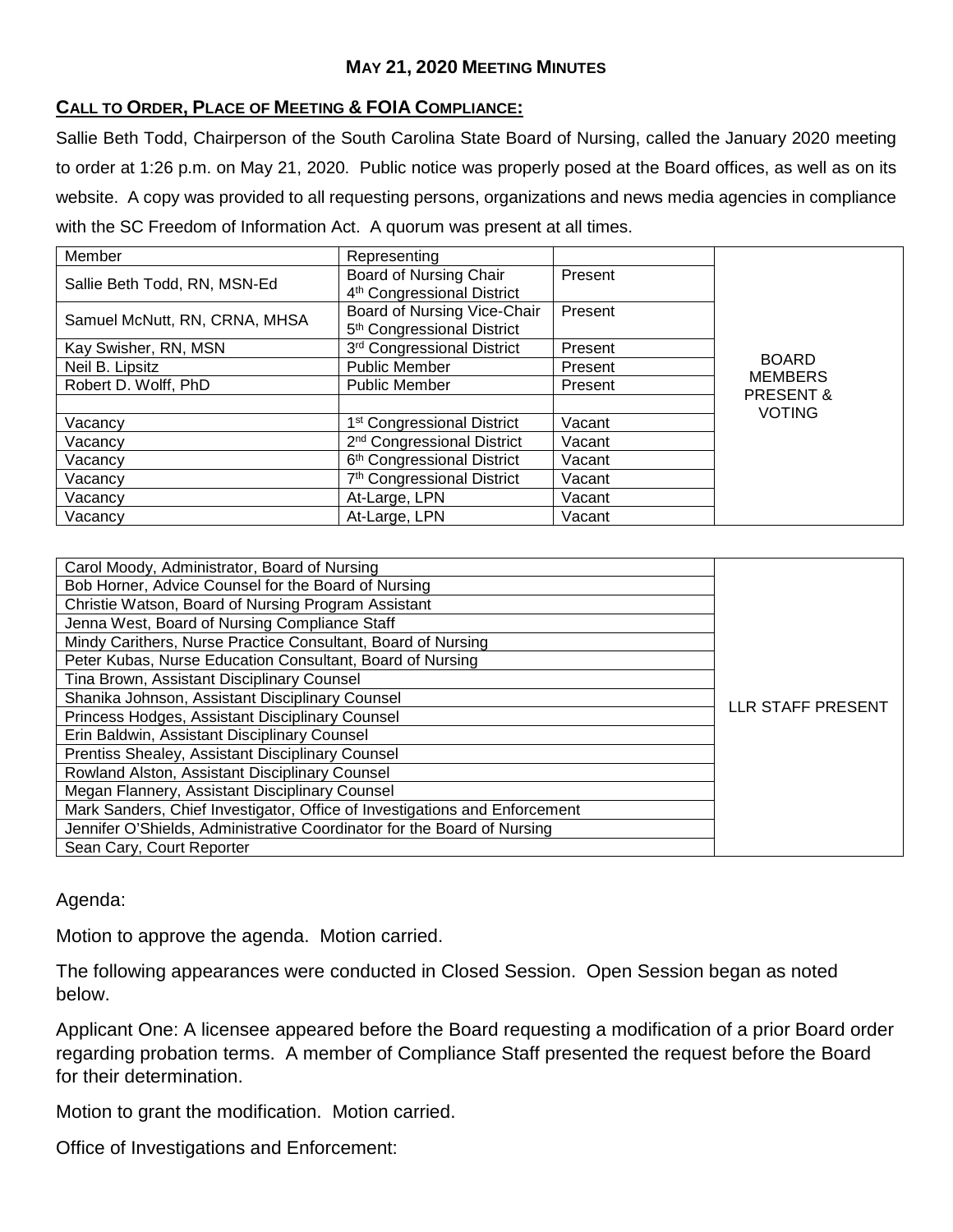Mark Sanders presented the Investigative Review Committee Report for the Board's approval.

Mr. Sanders presented 20 Dismissals: Motion to approve the Dismissals as listed. Motion carried.

Mr. Sanders presented a Dismissal with a Cease and Desist: Motion to approve the Dismissal and Cease and Desist. Motion carried.

Mr. Sanders presented 49 Formal Complaints: Motion to approve the Formal Complaints. Motion carried.

Mr. Sanders presented 27 Letters of Caution: Motion to approve the Letters of Caution. Motion carried.

Mr. Sanders then presented the Statistical Report for information.

Application Appearances:

Applicant Two: An applicant for licensure as a Licensed Practical Nurse by Endorsement appeared before the Board. There was also a potential disciplinary matter that needed to be resolved before the license could be issued.

Motion to grant licensure upon completion of the following: Legal Aspects Course, Ethics Course, and payment of a \$250 civil penalty, all to be completed within 90 days. Motion carried.\*

Applicant Three: An applicant for licensure as a Registered Nurse by Endorsement appeared before the Board.

Motion to extend the Temporary License on the condition of the following: Ethics Course, Legal Aspects course, Critical Thinking course within three months. After that time, a regular single-state license will be issued contingent that the Applicant complete RPP's five year requirement. Motion carried\*

Administrator Review Report:

Prentiss Shealey with the office of Disciplinary Counsel presented the Administrator Review Report for the Board's approval.

Motion to approve the Administrative Review Report. Motion carried.

Waived Final Hearing Report:

2015-342: Motion to approve the Panel Hearing Recommendation. Motion carried.

Open Session:

Minutes: Motion to approve the January 2020 Minutes. Motion carried.

Consent Agenda: Motion to approve the Consent Agenda. Motion carried.

Education Appearances:

Chamberlin University- Chamberlin University submitted a request to conduct clinical experiences in South Carolina for the pre-licensure DSN program. The Advisory Committee on Nursing Education (ACONE) approved their request to conduct clinicals for their fundamentals and Med-Surg courses. If Chamberlin wants to expand their clinicals within South Carolina, ACONE requests that they notify the Board. Ms. Nelda Webb appeared before the Board representing Chamberlin University.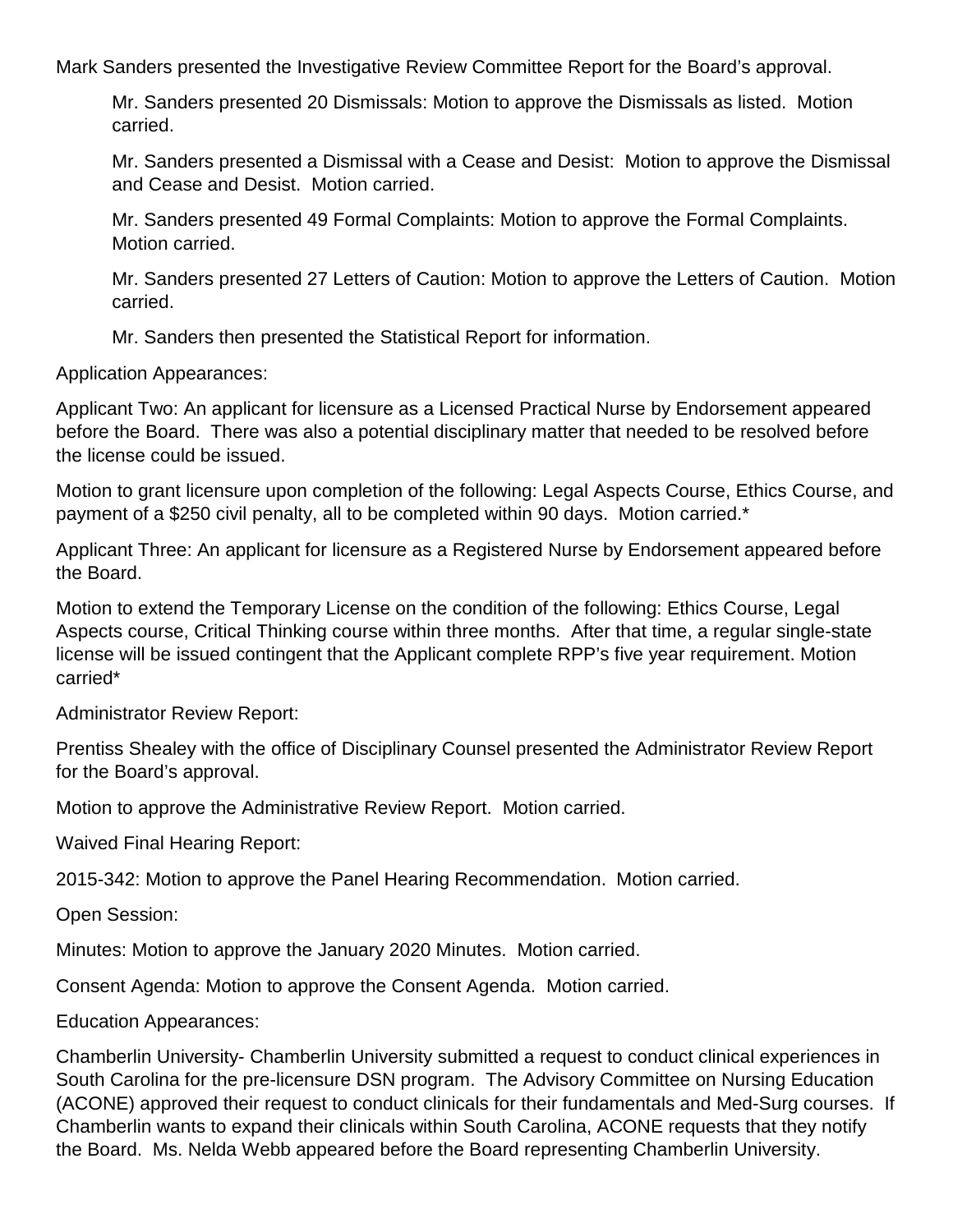Education Consultant, Peter Kubas, reviewed the approval by the Board in the University's "home" state as well as NCLEX scores with the Board. The request received preliminary approval by the Board Chair due to the cancellation of the March 2020 Board of Nursing meeting. The matter is now before the Board for approval by the full Board.

Motion to approve the request. Motion carried.

Emory University- Emory University submitted a request to conduct clinical experiences in South Carolina for their pre-licensure distant accredited BSN program. The ACONE recommended that the Board approve the request, and also sought acknowledgment with compliance to the requirements set forth in Regulation 91-11-C5-F1-D\* from Emory. Mr. Kubas, reviewed the approval by the Board in the University's "home" state as well as NCLEX scores with the Board.

Motion to approve the request. Motion carried.

Florence-Darlington Technical College- Florence Darlington Technical College has requested an exception to the faculty requirements. They would like to use a Registered Nurse with a BSN as a faculty member in the position of obstetrics and pediatrics care. The statute requires a minimum of a Master's Degree or higher. The request received preliminary approval by the Board Chair due to the cancellation of the March 2020 Board of Nursing meeting. The matter is now before the Board for approval by the full Board. Mr. Kubas stated that their current Board approval status is conditional due to NCLEX deficiency in prior years. The faculty member currently teaches the same course in the LPN program, which will carry over to the ADN program.

Motion to approve the request. Motion carried.

Georgetown University- Georgetown University has submitted a request to conduct clinical experiences in South Carolina for the pre-licensure distance learning Master's entry program. The ACON has approved the request. Mr. Peter Kubas, reviewed the approval by the Board in the University's "home" state as well as NCLEX scores with the Board. The request received preliminary approval by the Board Chair due to the cancellation of the March 2020 Board of Nursing meeting. The matter is now before the Board for approval by the full Board.

Motion to approve the request. Motion carried.

Richmond Community College- Richmond Community College has submitted a request to conduct clinical experiences in South Carolina for their pre-licensure ADN program. Mr. Kubas, reviewed the approval by the Board in the University's "home" state as well as NCLEX scores with the Board.

Motion to approve the request. Motion carried.

## Practice Report:

Nurse Practice Consultant, Mindy Carithers, appeared before the Board to present her Practice Report. Ms. Carithers provided an update on tele-health requests in response to the pandemic. Ms. Carithers also stated that most of the certifications for Advanced Practice Registered Nurses have been extended by the certifying bodies. The Compliance Department is spot-checking to ensure that the updated expiration date is captured in the APRN's file. A request was received to use EMTs as staff for nursing homes and the requesting party was referred to DHEC for information. Ms. Carithers also provided an update on licensure renewals by APRNs who inadvertently choose to inactivate their prescriptive authority through the renewal and the steps taken by Compliance staff to remedy the error so that the nurse is not out of compliance with statute.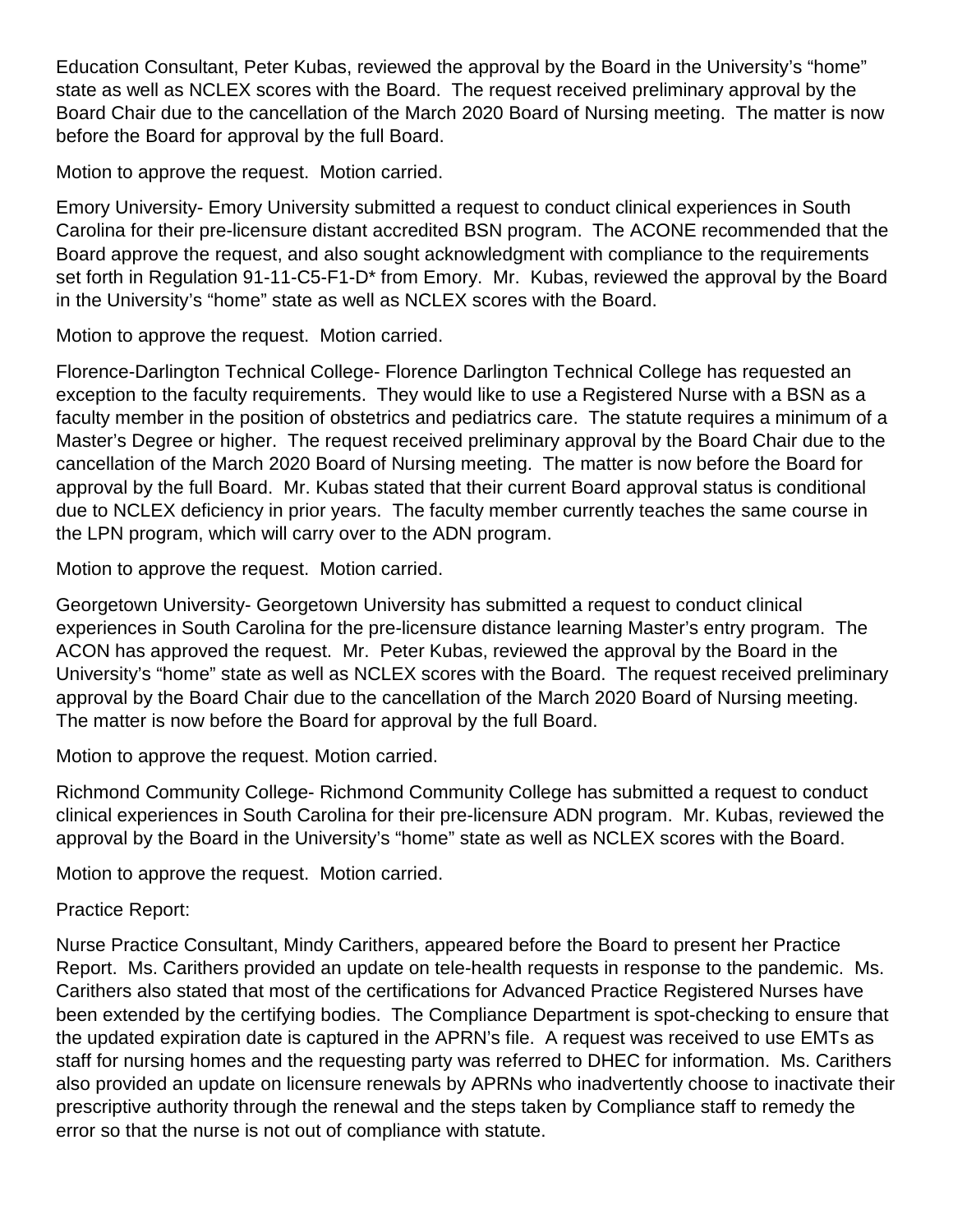As a follow-up to Ms. Carithers' tele-health update, Bob Horner, Advice Counsel for the Board asked the Board to ratify an order approved by the Board Chair regarding APRNs in bordering states so that the practitioners can continue to see patients via telehealth during the pandemic.

Motion to ratify. Motion approved.

## Education Report:

Mr. Kubas appeared before the Board to present his Education report. The Board received a notification from South Dakota State University that they would be replacing in-person clinicals with simulation due to the pandemic in their Refresher program. Greenville Technical College likewise notified the Board that they would replace in-person clinical experiences with simulation due to the pandemic. The Board has approved online-only Refresher programs in the past. In the past the Board has utilized their discretion to require that applicants participate in an in-person Refresher program due to their individual circumstances when those applicants appeared before the Board. Mr. Horner reiterated that it is within the Board's discretion to require applicants participate in in-person clinicals when those individuals are before the Board.

Motion to approve the requests from South Dakota State University and Greenville Technical College. Motion carried.

Mr. Kubas then reviewed the use of Simulation in clinicals during the pandemic as a whole and the requests that have been received from pre-licensure programs, the discussion that occurred with the Board Administrator, Board Chair, Board Vice-Chair, and Board Counsel to temporarily pull the Simulation Position Statement during the pandemic.

Mr. Kubas then discussed the potential for a Graduate Nurse License or authorization to practice in light of the pandemic and the closing or restricted NCLEX testing sites.

Mr. Horner provided information to the Board about requests that he receives from APRNs to administer low-dose ketamine infusions at private clinics for depression or chronic pain. Mr. Horner requested that the Board refer the matter to the Advanced Practice Committee (APC) to decide the scope of practice issue and to establish practice requirements if it is found to be within the APRNs scope of practice.

Motion to send the matter to the APC. Motion carried.

Administrator's Report:

Board Administrator, Carol Moody, appeared before the Board to present her Administrator's Report. Ms. Moody followed-up on Mr. Kubas' discussion about the NCLEX sites being restricted or shutdown and the possible impact on NCLEX scores both currently and going forward and whether the decline is due to the use of simulation, virtual learning, or the inability to take the NCLEX in a timely manner. National Counsel is researching the issue and speaking with stakeholders in an effort to determine what has caused the slight dip in scores and to work to resolve any issues to correct the problem going forward. Ms. Moody provided an update on testing sites and the challenges for new graduates to obtain open testing positions and the impact of students from other states traveling to South Carolina to take the NCLEX due to unavailability in their home states. Ms. Moody provided an update on Renewals and licensing. Ms. Moody updated the Board that the in-person National Council meetings have been changed to virtual due to the pandemic and opened up the opportunity for additional Board members to participate if they so desire. Ms. Moody also provided a staffing update.